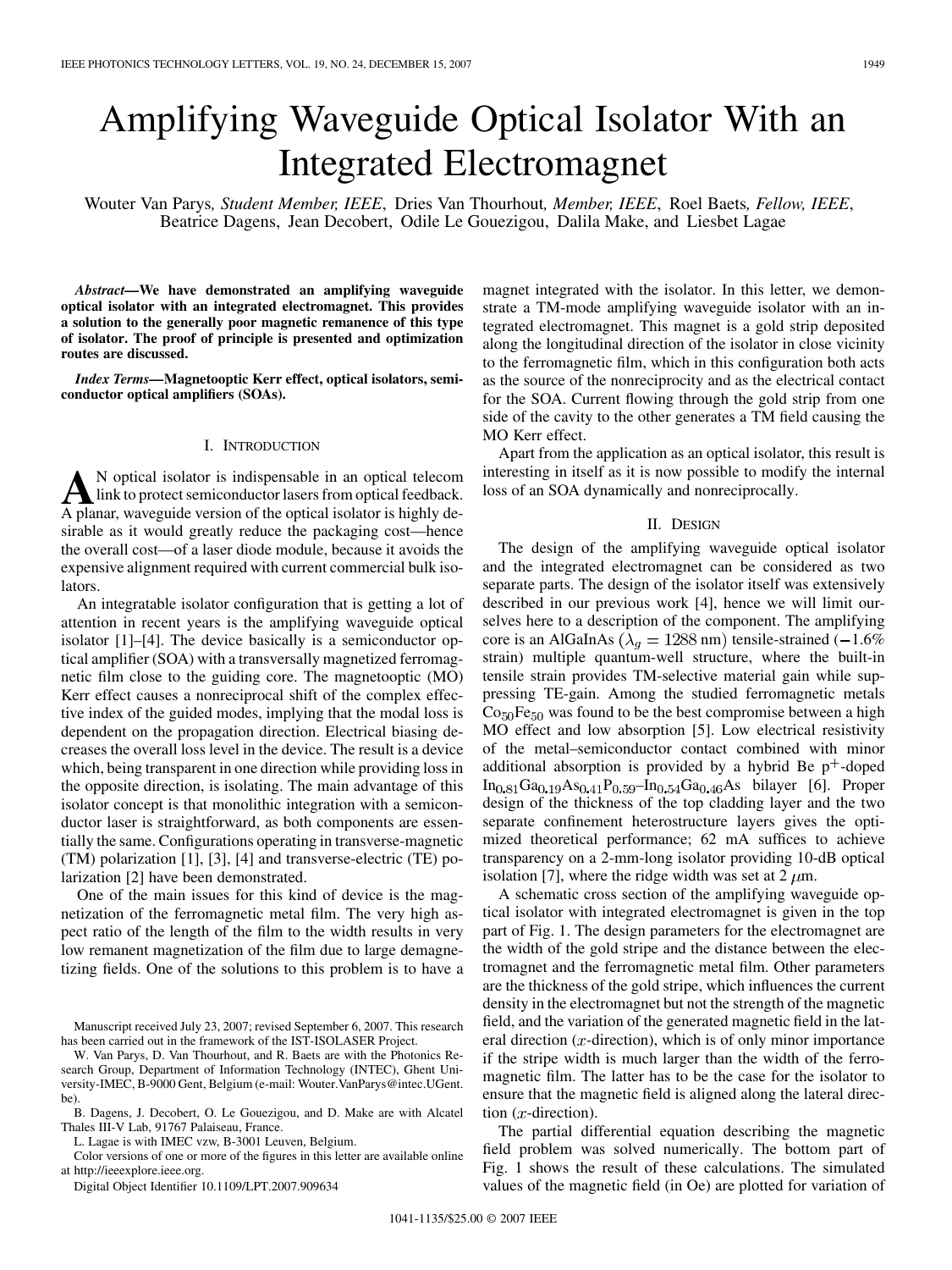

Fig. 1. (top) Schematic cross section of the TM-mode amplifying waveguide isolator with integrated electromagnet. (bottom) Simulation of the lateral magnetic field  $(x$ -direction) as a function of the width of the electromagnet gold stripe and the distance  $(y$ -direction) from the electromagnet, expressed in Oe per milliampere of current injection.

the width of the electromagnet and the distance from the electromagnet per unit (milliampere) current injection in the gold stripe. For sufficiently wide stripes the generated magnetic field is quasi-independent of the distance from the electromagnet. This is an advantage for the fabrication because the use of a thick separation layer between bias contact and electromagnet reduces the risk of short-circuiting both metal layers.

With the available lithography mask it was only possible to have an electromagnet gold stripe as wide as 30  $\mu$ m, resulting in a magnetic field that is far from optimized. However, it is suitable for a proof-of-principle experiment [8].

#### III. FABRICATION

The isolator was grown with metal–organic vapor phase epitaxy on an n<sup>+</sup> S-doped InP substrate ( $N_S = 3.0 \times 10^{18}$  cm<sup>-3</sup>). The layer structure is a Si n-doped  $(N_{Si} = 10^{18} \text{ cm}^{-3})$ InP cladding layer, the nonintentionally doped (n.i.d.) optimized active core, a Be p-doped InP cladding  $(N_{\text{Be}}$  =  $5.0 \times 10^{17}$  cm<sup>-3</sup>  $\rightarrow$  2.0  $\times$  10<sup>18</sup> cm<sup>-3</sup>) and the optimized contact structure. The sputter-deposited 50-nm-thick  $Co<sub>50</sub>Fe<sub>50</sub>$ film, capped with a 40-nm/150-nm Ti-Au protective bilayer, was patterned into 3- $\mu$ m-wide stripes with standard lift-off. Ridge waveguides were defined with  $CH_4$ :  $H_2$  plasma reactive ion etching using these metallic stripes as an etch mask. With this technique, full covering of the ridge with metal has been achieved. An additional  $30$ - $\mu$ m-wide gold stripe is evaporated to enable contacting of the isolator, separated from the semiconductor surface by a benzocyclobutene (BCB) current isolation layer. On top of the isolator bias contact a  $30$ - $\mu$ m-wide and 215-nm-thick gold stripe is deposited, serving as the electromagnet. Both gold stripes are separated by a  $1-\mu m$ -thick BCB layer. Isolators with a cavity length of 1.3 mm have been cleaved and mounted for characterization.

In Fig. 2, two scanning electron microscope (SEM) images of a cross section of the amplifying waveguide optical isolator with integrated electromagnet are given. The left picture shows



Fig. 2. SEM pictures of the cross section of the amplifying waveguide optical isolator with integrated electromagnet.



Fig. 3. Optical power emitted by the isolator as a function of the externally applied magnetic field at a bias current of  $140 \text{ mA}$  (= above threshold).

that the fabricated device is in agreement with the design. When zooming in on the ridge waveguide (right part of Fig. 2), it can be seen that the definition of the ridge is not perfect, with a ridge width that is slightly wider than designed and roughness present at the side of the ridge. While this has definitely its influence on the isolator performance, these inaccuracies are not expected to change the operation of the integrated electromagnet.

#### IV. CHARACTERIZATION

An easy and fast characterization method for the amplifying waveguide optical isolator is to pump as-cleaved isolators above threshold and extract the emitted power as a function of the applied lateral magnetic field—switching the magnetic field direction is equivalent to switching the light propagation direction. Because the material gain is clamped above threshold, the nonreciprocal loss shift is independent of the isolator bias current and the optical isolation can be extracted from the ratio of forward to backward intensity—or equivalently the ratio of the intensity at magnetization in either lateral direction

isolation[dB] = 
$$
2\frac{10}{ln 10}ln
$$
(intensity ratio). (1)

This method is used throughout this letter. The amplifying waveguide isolator was initially characterized with an external electromagnet as a reference for the integrated electromagnet. The laser threshold current equals 103 mA and the lasing wavelength is 1288 nm. In Fig. 3, the emitted power is plotted as a function of the externally applied magnetic field for a bias current of 140 mA on a 1.3-mm-long isolator. The corresponding maximal isolation, at saturation magnetization, is 6.2 dB. This graph shows that the remanent isolation—at zero magnetic field—is only 8.3% of the maximum value.

Next, the integrated electromagnet was characterized by applying current to the gold strip while pumping the isolator above threshold. To avoid heating, the electromagnet is driven with